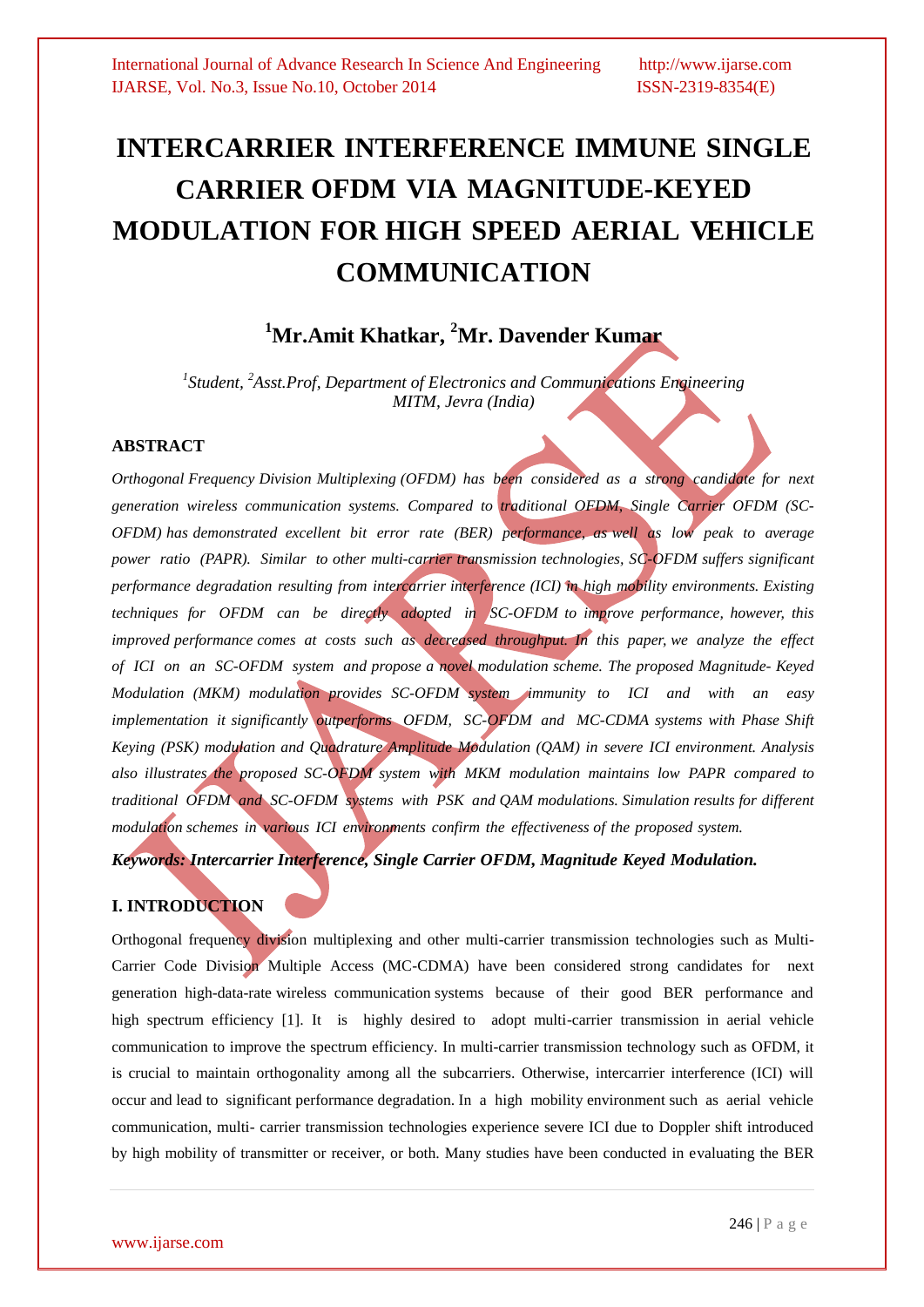performance of OFDM system and MC- CMDA system with ICI [2], [3] and improving the performance by reducing ICI for OFDM [4]–[10] or by estimating the carrier frequency offset (CFO) [11]–[13]. Such techniques are effective in low mobility environments where the speed variation is low. For example, training symbols can be trans- mitted in the packet header for multiple OFDM symbols to aid the receiver in obtaining the CFO estimate. If the relative transmitter–receiver speed is not changing during packet transmission, the overhead of sending such training symbols is negligible. However, in aerial vehicle communication, the relative transmitter– receiver speed changes so rapidly that it is unreasonable to assume a constant speed (and CFO) during the entire packet transmission. Hence, to accurately estimate the CFO, training symbols need to be transmitted for every OFDM symbol. Obviously, this significantly reduces OFDM throughput while adding complexity due to repeated CFO estimation.

On the other hand, the Single Carrier Orthogonal Frequency Division Multiplexing (SC-OFDM) [14] technique has re- ceived a lot of attention as an alternative transmission tech- nique to the conventional OFDM due to its better performance in multipath fading channels and lower peak to average power ratio (PAPR). SC-OFDM and similar technologies have been independently developed by multiple research groups almost simultaneously. For example, Single Carrier Frequency Do- main Equalization (SCFDE) [15]–[18] and Carrier Interferom- etry Orthogonal Frequency Division Multiplexing (CI/OFDM) [19]–[21] are essentially the same technology. They combine benefits of multi-carrier transmission with single carrier transmission using a cyclic prefix to allow frequency domain processing at receiver to exploit frequency diversity. In this paper, we analyze SC-OFDM system with ICI and show a unique diagonal property of SC-OFDM with ICI. Due to this property, the ICI effect on SC-OFDM is concentrated entirely on the phase offset and not on the magnitude. We then propose a novel modulation scheme called Magnitude-Keyed Modulation (MKM) for SC-OFDM. As the name suggests, this new modulation scheme carries digital data only on the signal magnitude. Hence, MKM provides SC-OFDM with immunity to ICI, i.e., the BER performance of an SC-OFDM system with MKM does not depend on the ICI. Given the MKM is a non- coherent modulation scheme, the proposed SC-OFDM with MKM modulation performs slightly worse than SC-OFDM (or OFDM or MC-CDMA) with PSK (or QAM) modulation when there is no ICI. However, the performance of SC-OFDM (or OFDM or MC-CDMA) with PSK (or  $QAM$ ) modulation has obvious degradation in severe ICI environment or with  $k=0$  high modulation schemes, and the new system significantly outperforms them. Compared with existing ICI cancellation schemes or CFO estimation schemes, the proposed modulation technique does not need to sacrifice the data rate via employ- ing training sequence or self-cancellation coding, meanwhile it is totally immune to the ICI. Additionally, the proposed system has low complexity and is easy to be implemented. Meanwhile, the lower PAPR property of SC-OFDM system is The rest of the paper is organized as follows: In Section II, we present the OFDM and SC-OFDM system models. Lit erature reviews of some existing ICI cancellation and CFO estimation schemes are provided in Section III. Section IV presents the analysis of ICI and demonstrates an important where the first term is the desired signal component diagonal property of ICI matrix in SC-OFDM. We then propose MKM modulation for SC-OFDM which is immune to ICI and also analyze the theoretical BER performance and PAPR performance in Section V. Section VI shows the simulation results which confirm our analysis, and conclusion is given in Section VII.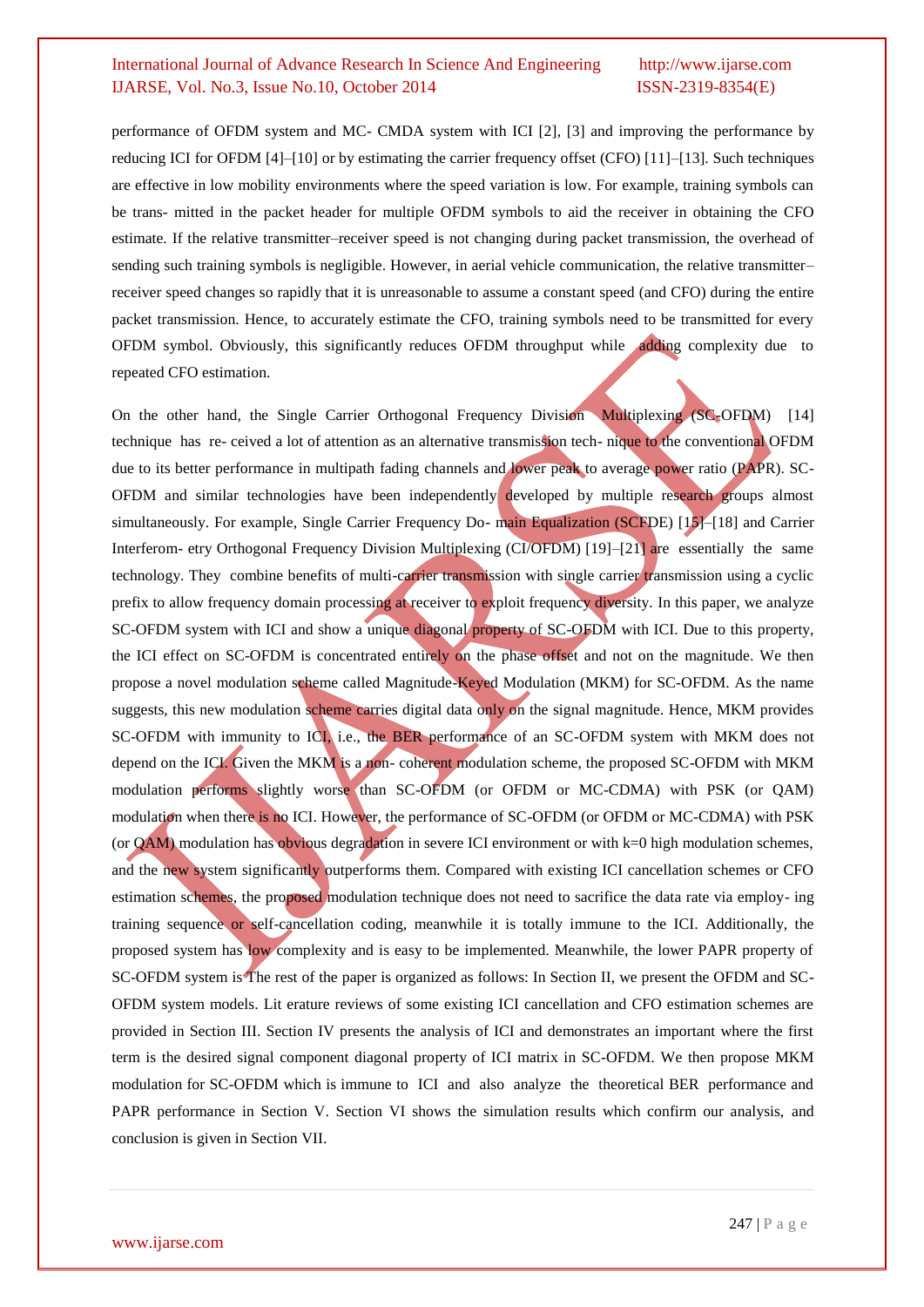#### **II SYSTEM MODEL**

#### **2.1 OFDM System**

In the OFDM transmitter, after a constellation mapping for the appropriate modulation, (QAM, PSK, etc.), data symbols are converted from serial to parallel. Assuming there are N subcarriers in the OFDM system, each OFDM block contains a set of N symbols  $(x0, x1, ..., xN-1)$ , assigned to N subcarriers using an N -point IFFT. Accounting for all N symbols, the composite complex OFDM signal is given by where xk is the kth data symbol;  $\Delta f$  is the spacing between subcarriers; and  $p(t)$  is a rectangular pulse shape with time limit spanning one OFDM symbol,  $0 \le t \le T$ . To ensure or-thogonality among subcarriers, we have  $\Delta f = 1/T = 1/N$  Tb where Tb is the data symbol period.Following transmission, channel propagation, and cyclic prefix removal, the signal at the receiver corresponds to

 $N<sub>-1</sub>$ 

 $r(t) = \alpha k \times k ej2\pi (k\Delta f + f0) (t+\Delta t)ej2\pi fc (t+\Delta t)p(t+\Delta t)+n(t)$  $k=0$ 

where  $n(t)$  is additive white Gaussian noise (AWGN),  $\alpha k$  is the complex fading gain on the kth subcarrier, Δt represents the time delay and f0 is the CFO. Here we denote the normalized carrier frequency offset (NCFO) as  $\varepsilon = f0$  / $\Delta f$  and rewrite the received OFDM signal as N −1 r(t) =  $\alpha k \times \varepsilon$   $\frac{a}{\pi}(\kappa + \varepsilon) \Delta f$  (t+ $\Delta t$ ) $\frac{e}{\pi}(\kappa + \varepsilon) \Delta f$  $\Delta t$ + n(t). has obvious degradation in severe ICI environment or with k=0. The OFDM demodulator detects each symbol by decomposing r(t) in (3) onto N orthogonal subcarriers (via application of an FFT), where perfect timing estimation is assumed. If the NCFO is zero, the received signal on the kth subcarrier simply equals to yk  $=$  xk  $\alpha$ k + nk. However, when the NCFO is non-zero, the received signal on the kth subcarrier corresponds to



www.ijarse.com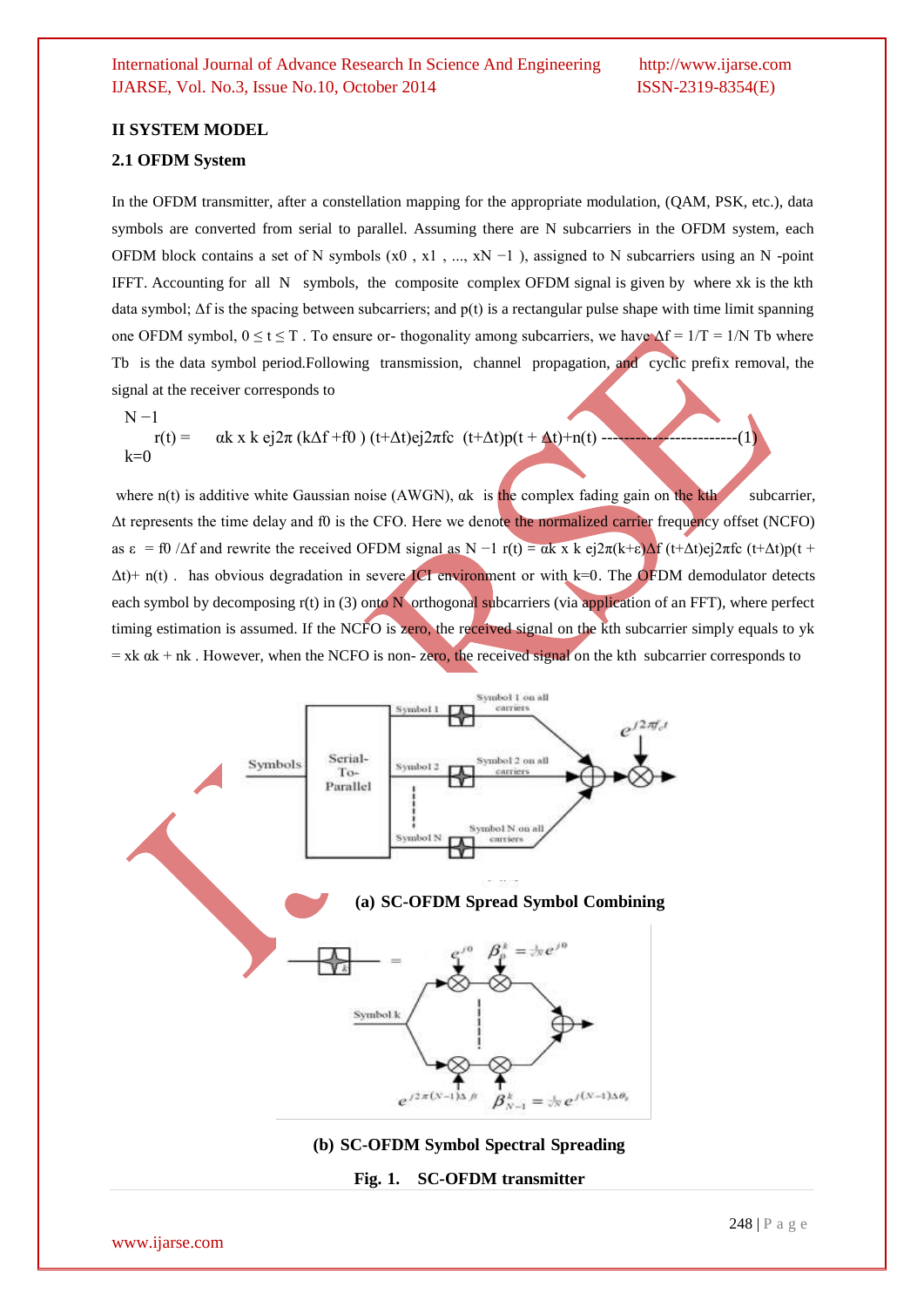#### **2.2 Single Carrier OFDM System**

Single Carrier OFDM (SC-OFDM) [14] and other similar technologies [15]- [21] combine benefits of multicarrier trans- mission with single carrier transmission using a cyclic prefix and frequency domain processing. Conceptual representations of the SC-OFDM transmitter and receiver are shown in Fig. 1 and Fig. 2 [20], respectively. Compared to a conventional OFDM system, the SC-OFDM system distributes each parallel data set to all sub-carriers using different phase-rotated spectral spreading on each sym- bol [14], as illustrated in Fig. 1(b). The spreading code set corresponds to the normalized DFT matrix with the kth data symbol being spread to the ith subcarrier employing spreading The SC-OFDM system can be easily implemented using an MC-CDMA framework by making appropriate chN subcarriers can be implemented as an MC-CDMA system with N users (each symbol can be viewed as an user in MC- CDMA system) using spreading code βk . Hence, the SC- anges to the spreading code. Specifically, SC-OFDM system can be implemented as a fully loaded MC-CDMA system with new spreading code βk, for example, transmitting N symbols using OFDM system uses the same bandwidth as the conventional OFDM or MC-CDMA system. Similar to an OFDM system



SC-OFDM can also be implemented using FFT and IFFT transforms. The received SC-OFDM signal r(t) for the transmitted signal in (9) is given by

 $N - 1$ 

r(t) = √αi xk e−j N ik ej2π(i+ε)Δf (t+Δt) ej2πfc (t+Δt) ………………………………….(2)

N- i=0 k=0

p(t + Δt)+ n(t) ,……………………………………………………………………………………….(3)

where variable definitions remain unchanged from (2). At the SC-OFDM receiver shown in Fig. 2, the SC-OFDM demodulator detects the kth data symbol by: 1) decomposing the received signal r(t) into N orthogonal subcarriers (via ap- plication of an FFT, and perfect timing estimation is assumed),2) applying the kth symbol's spreading code, 3) combining the N results rk, rk, ..., rk with an appropriate combining 0 1 N  $-1$ scheme [22], denoted by the "Combiner" block in Fig. 2,4) decision of each symbol will be made based on the result from the "Combiner", denoted by the block "Decision Device".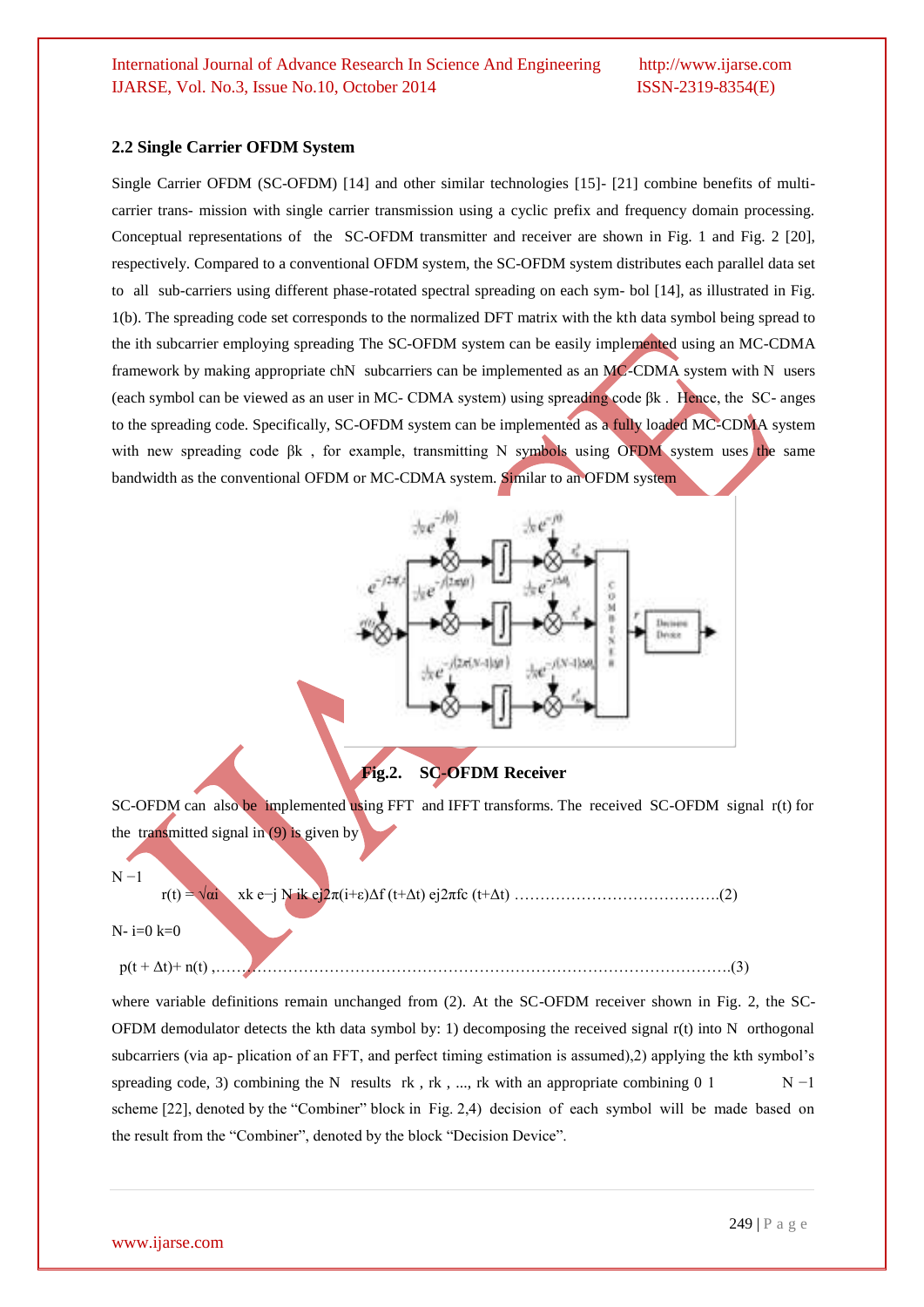

#### **Fig3 Distortin In the Output Wavefom,**

Using the vector and matrix notation introduced in (7), the received SC-OFDM signal vector is given by

r = xFHS + n ………………………………………………………………………………………………(4)

where matrix F is the normalized DFT matrix acts to spread the SC-OFDM signal and is defined as Taking advantage of ICI coefficient properties in Fig. 3, ICI self-cancellation technologies have been proposed and developed to cancel the fractional CFO component. A simple and effective ICI self-cancellation scheme has been proposed by Zhao and Haggman [4] who used polynomial coding in the frequency domain to mitigate the effect of fractional CFO.

$$
F(n, k) = \sqrt{N} \exp(-j 2\pi k n N
$$
...(5)  
k, n \in [0,N-1]... (6)

After applying EGC technique in the receiver, the combined signal vector becomes Fig. 3 also illustrates theICI coefficient behavior for integer ε variation. From the definition, integer ε variation corre- sponds to a frequency offset whereby different subcarriers are identically mistaken. Hence, when  $\varepsilon = 1 \{1 \in Z\}$ : 1) S(0) is not the largest component and the dominant response becomes the S(l) component, 2) the largest weight in yk of (4) will be xk+l, and 3) the decision for x<sup>2</sup>k based on yk will be unreliable with very high probability.

$$
y = rFH = xFHSFH + nFH
$$
 (7)

where FH is the conjugate transpose of matrix F.By comparing with the corresponding OFDM signal vector in (7), the SC-OFDM in (16) includes additional Fourier transform operations due to spreading codes being applied. These linear operations help simplify ICI analysis which is why we concentrate on ICI effects in SC-OFDM versus OFDM or MC-CDMA systems.

#### **2.3 Intercarrier Interference**

From the earlier definition of NCFO ( $\varepsilon = f0/\Delta f$ ), the NCFO can contain both integer and fractional components with each having different effects on the system. The ICI co- efficient in (6) is periodic with period N, i.e., SN  $+\epsilon = S\epsilon$ , and has two responses associated with the integer and fractional values of  $\epsilon$ . The magnitude of S,  $|S(1, \epsilon)|$ k)| in dB, is illustrated in Fig. 3 for various values of  $\varepsilon$  using N = 64 subcarriers. In Fig. 3 for fractional  $\varepsilon$ variation, the dominant energy response of S converges to  $S(0)$  when  $\varepsilon = 0$ . However, as  $\varepsilon$  varies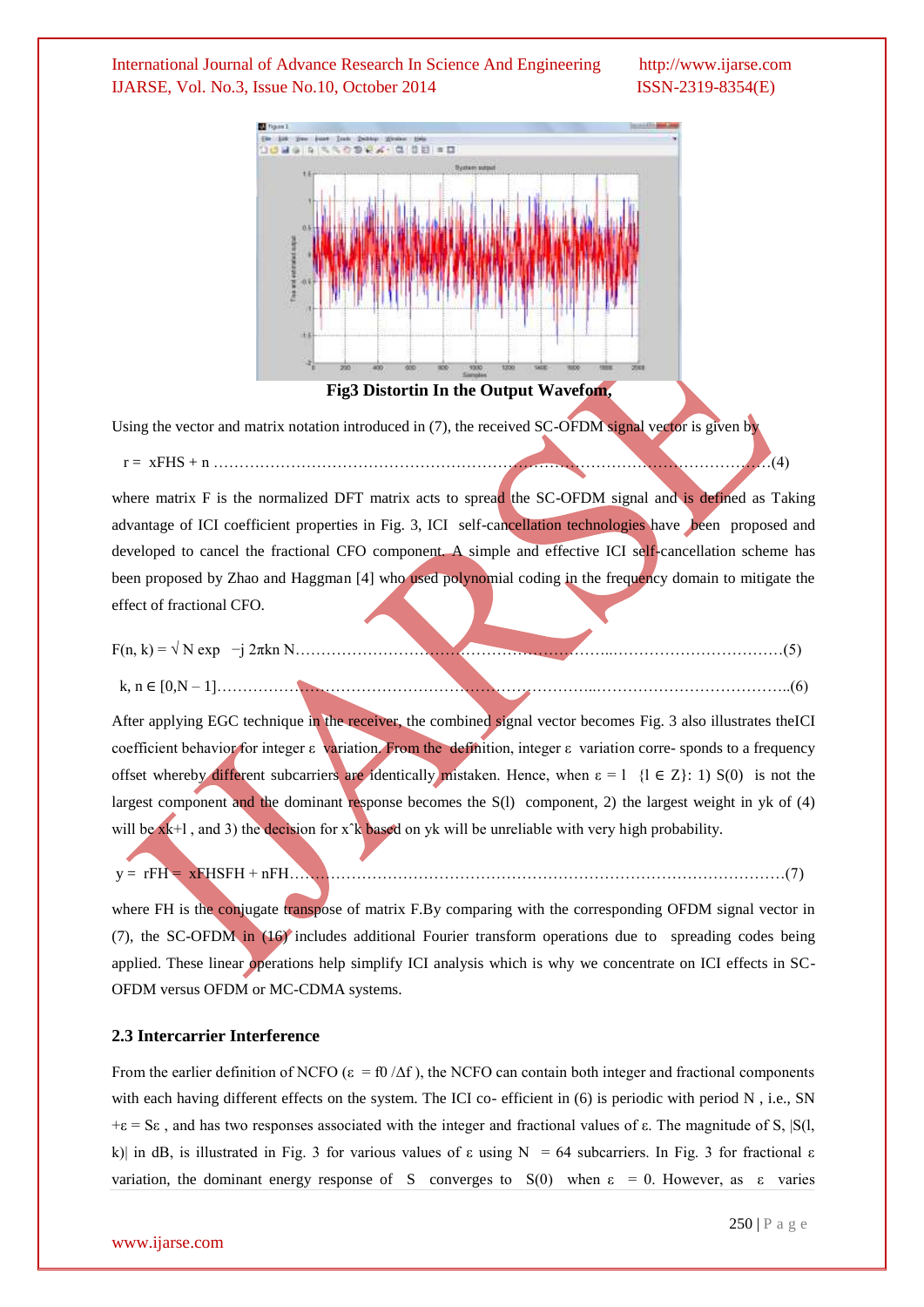fractionally from 0.1 to 0.4, the energy in S spreads across all subcarriers. For larger ε values there is a higher percentage of energy "leakage" across the subcarriers. However, it is important to note that dominant energy response of S remains in the S(0) component. Hence, when ε is a fractional value: 1) S(0) remains the largest component, 2) the largest weight in yk of (4) will be xk , and 3) the decision for many different values.

#### **III. EXISTING ICI REDUCTION TECHNIQUES**

With the last discussion as per the ICI dependent carrier signal wave the CFO-dependent ICI can significantly degrade system performance due to coefficient energy leakage and dominant response shift as illustrated in Fig. 3, it is of great interest to steady system performance as a mean revolution form for the ICI present. Many studies have been conducted to evaluate OFDM and MC-CDMA system BER with ICI present [2] [3] and several technologies have been developed to reduce ICI effects. Taking advantage of ICI coefficient properties in Fig. 3, ICI self-cancellation technologies have been proposed and developed to cancel the fractional CFO component. A simple and effective ICI self-cancellation scheme has been proposed by Zhao and Haggman [4] who used polynomial coding in the frequency domain to mitigate the effect of fractional CFO. When compared to a coded system operating at a similar rate,their self-cancellation scheme provided better performance. In [7], an ICI self-cancellation scheme is adopted to combat the ICI caused by phase noise in OFDM systems. For more general cases, Seyedi and Saulnier proposed a general ICI self- cancellation scheme that can be implemented using windowing [5]. In [6], Ryu studied ICI self-cancellation using a data- conjugate method to effectively reduce ICI. However, these ICI self-cancellation schemes mitigate ICI at the cost of reduced data rate. This limitation was addressed in additional MC-CDMA work that considered a self-cancellation scheme that maintained the data rate [9].

In addition to self-cancellation techniques, other ICI can- cellation schemes have been proposed. For example, work in [10] proposed an ICI cancellation scheme that does not lower transmission rate or reduce bandwidth efficiency. At the same time, the technique offers perfect ICI cancellation and significant BER improvement at linearly growing cost. Regardless of the ICI cancellation scheme, there is always an associated cost for improvement and trade-offs must be made, e.g., data rate and bandwidth efficiency may be maintained at the expense of greater implementation complexity, or, data rate and bandwidth efficiency may be sacrificed and less complex implementations employed. The importance of these trade-offs become even more important when considering cases where the CFO includes both integer and fractional components. In these cases, the ICI coefficient experiences both leakage and shift and the aforementioned cancellation schemes will require even greater complexity to achieve similar performance with no guarantee of effectiveness.

Regardless of the components present in ε, it is readily apparent that if  $\varepsilon$  is known at the receiver the ICI can be totally canceled. Hence, researchers have spent considerable effort to improve ICI cancellation performance by estimating both the integer and fractional CFO components. Generally speaking, these existing CFO estimation schemes can be classified as either data aided or blind estimators. While data aided estimators [11]–[13] provide better estimation performance, they also reduce the effective data rate given that pilot data is transmitted. Hence, the blind estimators have received a lot of attention due to system power and high bandwidth efficiencies. The blind estimator in [23] utilizes an estimation algorithm based on maximum likelihood criteria and exploits the cyclic prefix preceding the OFDM symbols to estimate the CFO. As implied by its name, the Minimum Output Variance (MOV) estimator utilizes minimum output variance criteria to estimate CFO [24]. Work in [25]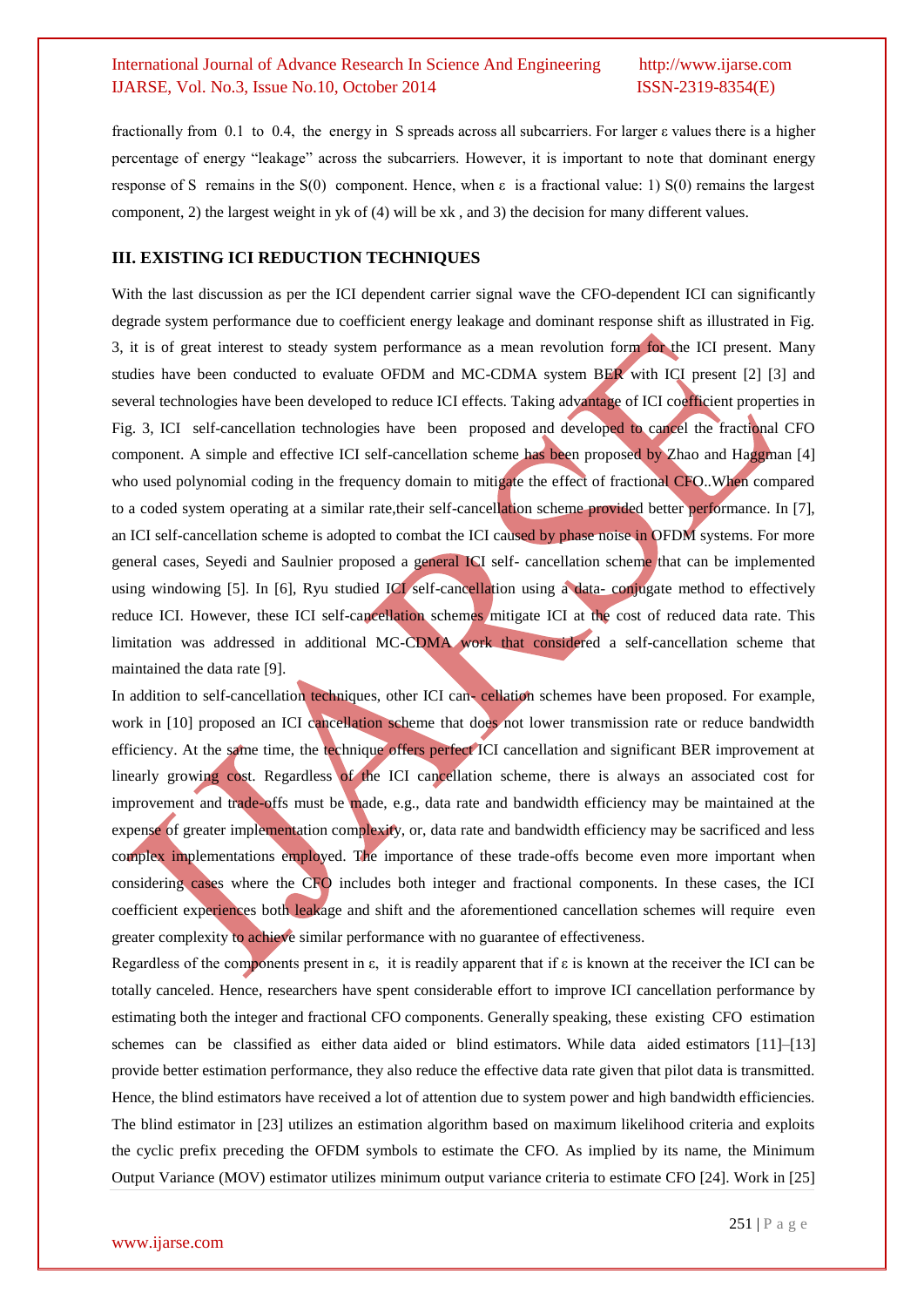presents a non-data aided CFO estimator that utilizes criteria based on minimum received symbol power. Subsequent work in [26] and [27] estimate CFO by exploiting features in a smoothed power spectrum. The subspace method in [28] is based on channel correlation and the kurtosis CFO estimator in [29] is based on measuring non-Gaussian properties of the received signal. However, each of these existing blind CFO estimators have inherent drawbacks and efficient performance requires: 1) a constant modulus (CM) constellation, 2) a large number of OFDM blocks, and/or 3) knowledge of the channel order. In general, the performance of current blind estimators is not sufficient for high speed aerial vehicle communications. To address these drawbacks, we recently proposed a high accuracy blind CFO estimator for OFDM systems [30]. However, the data rate reduction and implementation complexity were both higher than what we expected, and the system performance will likely degrade given residual CFO is present in all estimation methods. To address thesis and other drawbacks of existing techniques, we analyze ICI coefficients in next section.

#### **IV ICI COEFFICIENT ANALYISIS**

To provide an initial understanding how the ICI coefficient impacts system performance, we first focus our attention an AWGN channel. In this case, the channel gain fading matrix H becomes an identity matrix I. For the analysis we must determine the ICI power. This can be done using the Carrier- to-Interference Power Ratio (CIR), defined as [4], [31]:-



However, when there is no ICI present, e.g.,  $\varepsilon \to 0$ , the CIR approaches infinity which cannot be shown in a figure. As an alternative approach, the ICI power can be estimated using the Interference-to-Carrier Power Ratio (ICR), defined as:

> ICI Power  $CIR^{-1}$ =-----------------------------…………………………………………………..(9) Desired Signal Power

The expression in (9) implies that the ICR becomes smaller as the desired signal power to ICI power ratio increases. It is evident that ICR is system dependent and thus critical for us to consider several possible cases.



**Fig 4 ICR Comparison of OFDM with SC-OFDM in a multieye channel**

www.ijarse.com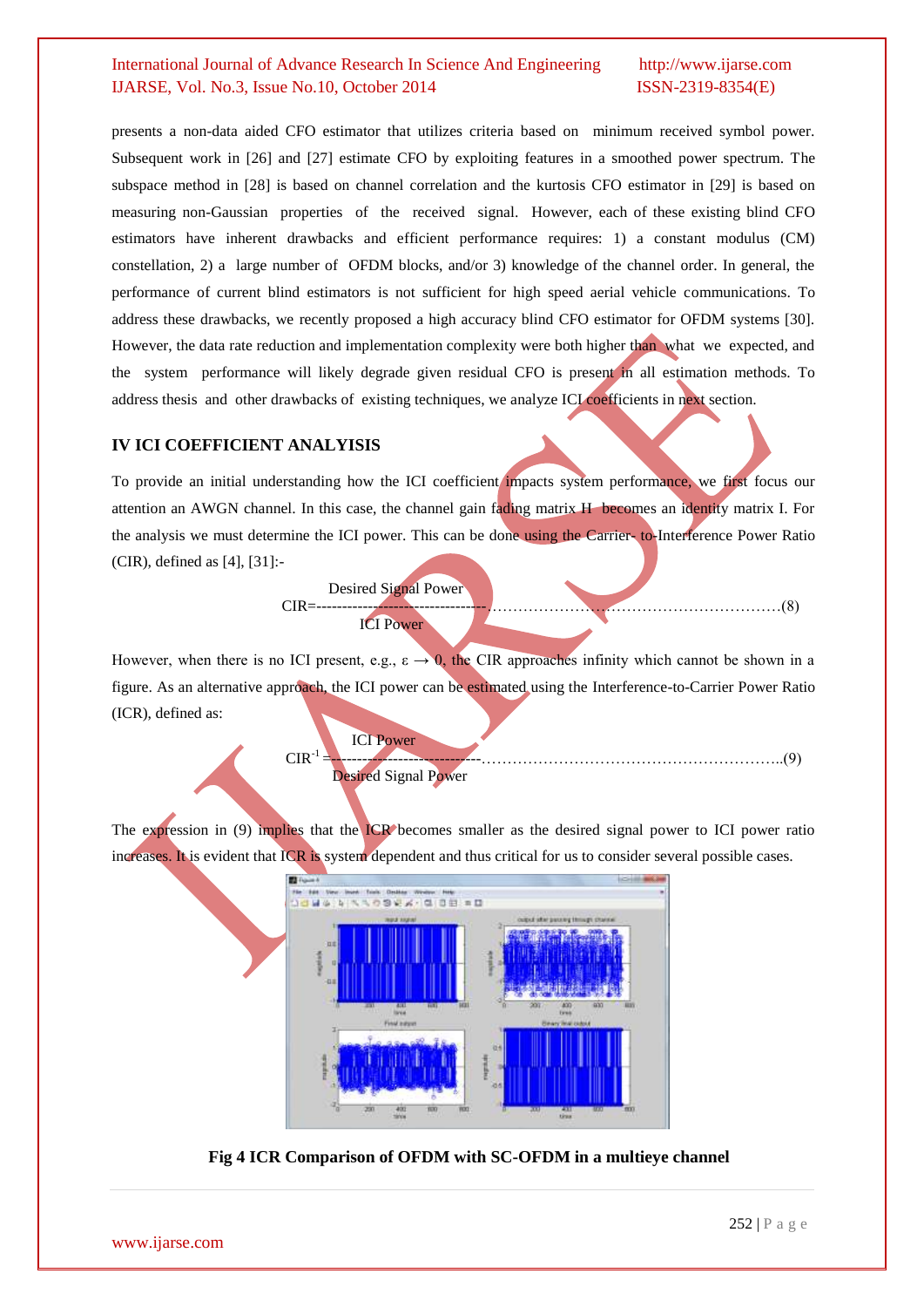In our ICR simulations, we average the ICR across all subcarriers, which represents a more reliable approach relative to what was used in [4]. Specifically, ICR on kth subcarrier can be represented as IC  $R(k) = ICI$ power from non-kth subcarrier / Signal power on kth subcarrier. Results in Fig. 4 show ICR versus ε for OFDM and SC- OFDM systems using  $N = 16$  subcarriers over an AWGN channel with ICI present. It is evident that ICR of SC-OFDM is zero for all ε values, meaning the desired signal component used for data estimation is unaffected by ICI. Given the CIR of SC-OFDM is much lower than that of the OFDM system, the benefit of using SC-OFDM under conditions with ICI present are clearly evident by comparing to traditional OFDM under similar conditions. The following analysis of OFDM and SC- OFDM systems with ICI present is provided to show how ICI affects overall performance and helps explain why the SC- OFDM system experiences zero ICR.

#### **4.1 Analysis of OFDM Performance with ICI Present**

The received OFDM signal for an AWGN channel can be simply expressed using (7) with  $H = I$  as

y = xS + n…………………………………………………………………………………………………(10)

Considering the limiting case when no ICI exists and  $\varepsilon \to 0$ , the ICI coefficient matrix in (19) becomes S = I and the received signal vector simply reduces to the transmitted signal vector plus noise  $y = x + n$ , thereby simplifying the detection decision. However, in cases with  $\varepsilon = 0$  system performance degrades significantly. This occurs because CFO causes S in (19) to be non-diagonal which causes the target symbol's amplitude and phase to be weighted by S(0), while at the same time mixing in non-target symbol contributions weighted according to S(1–N), ..., S(-1) and S(1), ..., S(N –1) in (8). Thus, to reliably determine x, three unknowns are required:-

1) target symbol amplitude change,

2) target symbol phase change, and

3) mixing weights of non-target symbols.

To determine these unknowns, we can decompose S into separate related components and solve for them separately. Using the received signal expression in (19), with a known ICI coefficient matrix S and S−1 existing,  $\bf{x}$  can be recon- structed using  $\bf{y}$ . It is evident in (8) that the ICI coefficient matrix S is a circulant matrix which reduces the uncertainty of the  $N \times N$  matrix from N 2 to 2N − 1. However, we know there is actually only one uncertainty ε. Hence, it would be helpful to find a transform to simplify the circulant matrix and reduce the uncertainty. To simplify matrix S, it is crucial to analyze ICI coefficient  $S(k, l)$  in (6) and the three parameters therein: k, l and ε. It is difficult to determine the relationship of these three parameters directly without first decomposing (6):The decomposition in (25) shows that the ICI coefficient  $S(k, l, \varepsilon)$  can be expressed as a product of the kth row of normalized IDFT matrix IDFT(k, :), the N  $\times$  N diagonal matrix D( $\varepsilon$ ), and the lth column of normalized DFT matrix  $DFT(:, 1)$ . Therefore, the ICI coefficient matrix S can be written in the well-known eigen decomposition form as

S = FH ΨF ………………………………………………………………………………………………..(11)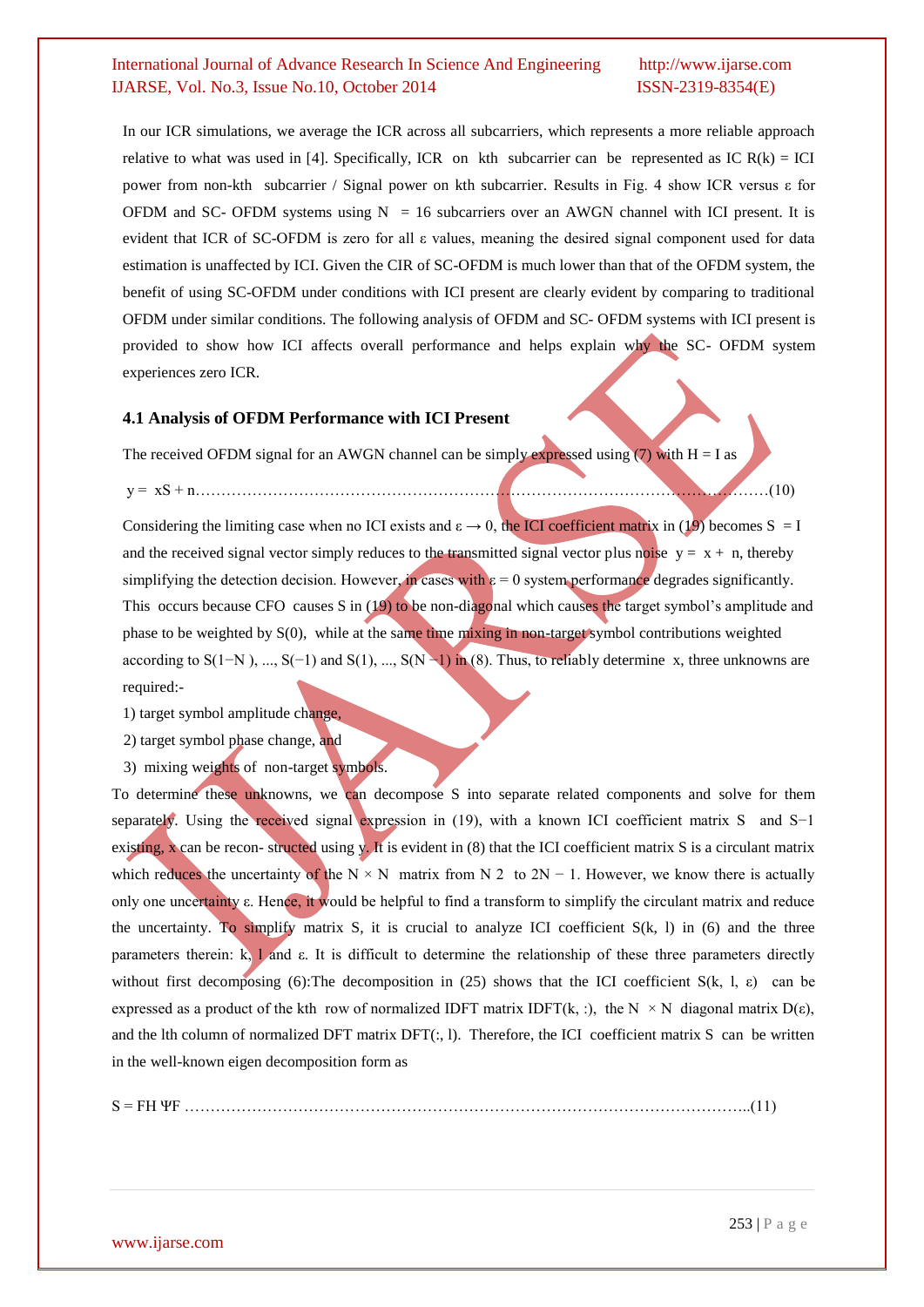#### **4.2 Analysis of SC-OFDM Performance with ICI Present**

Due to the perfect ICR performance of the SC-OFDM system, we next consider its perform ance with ICI present. Using the ICI coefficient matrix in (26) with  $H = I$  for the AWGN channel, we revisit the expression in (11) and rewrite the received SC-OFDM signal vector as

Y= xF+ds+signal gain+df ( 33fx2f)………………………………………………………………………(12)

#### **V MKM FOR SC-OFDM SYSTEMS**

After observing the ICI coefficient property, we find that FSFH is a diagonal matrix with each diagonal element having unit magnitude. Hence, the ICI has no effect on the magnitude of each and every SC-OFDM data symbol. Therefore, when there is no noise present (29) shows that  $|rk| = |xk|$  independent of ε. To fully exploit the inherent ICI immunity in SC-OFDM, we introduce a novel digital modulation scheme called Magnitude Keyed Modulation (MKM). Specifically, we will only use the magnitude to carry digital symbols. For example, binary MKM (2MKM) is equivalent to binary On-Off Keying (OOK). Note that MKM is different than Amplitude Shift Keying (ASK) A. BER Performance Analysis For 2MKM, the BER performance is exactly the same as OOK with non-coherent detection given by

BER = P (xˆk = 1|xk = 0)P (xk = 0) + P (xˆk = 0|xk = 1)P (xk = 1)…………………………………(13)

using antipodal signal pairs given that is a non-coherent modulation scheme and doesn't require phase reference. For an OFDM system with BPSK modulation, when the signal in time domain converges to one peak (e.g., in frequency domain  $x = (-1)k$ , the worst PAPR is obtained and equals N. However, for single carrier systems such as SC-OFDM with MPSK (BPSK, QPSK, etc.) modulation, the maximum amplitude squared equals to the mean power in the time domain and therefore PAPR=  $1$  N. Unlike SC-OFDM with MPSK modulation, the SC-OFDM system with MKM cannot retain the PAPR= 1 feature since the magnitude (amplitude) varies for different symbols in time domain. However, as shown next the SC-OFDM system with MKM has a much lower PAPR than an OEDM system with either PSK or MKM. To compare the PAPR for different systems, we analyze the Cumulative Distribution Function (CDF)



**Fig. 5. CDF of Papr for Different Modulation Orders.**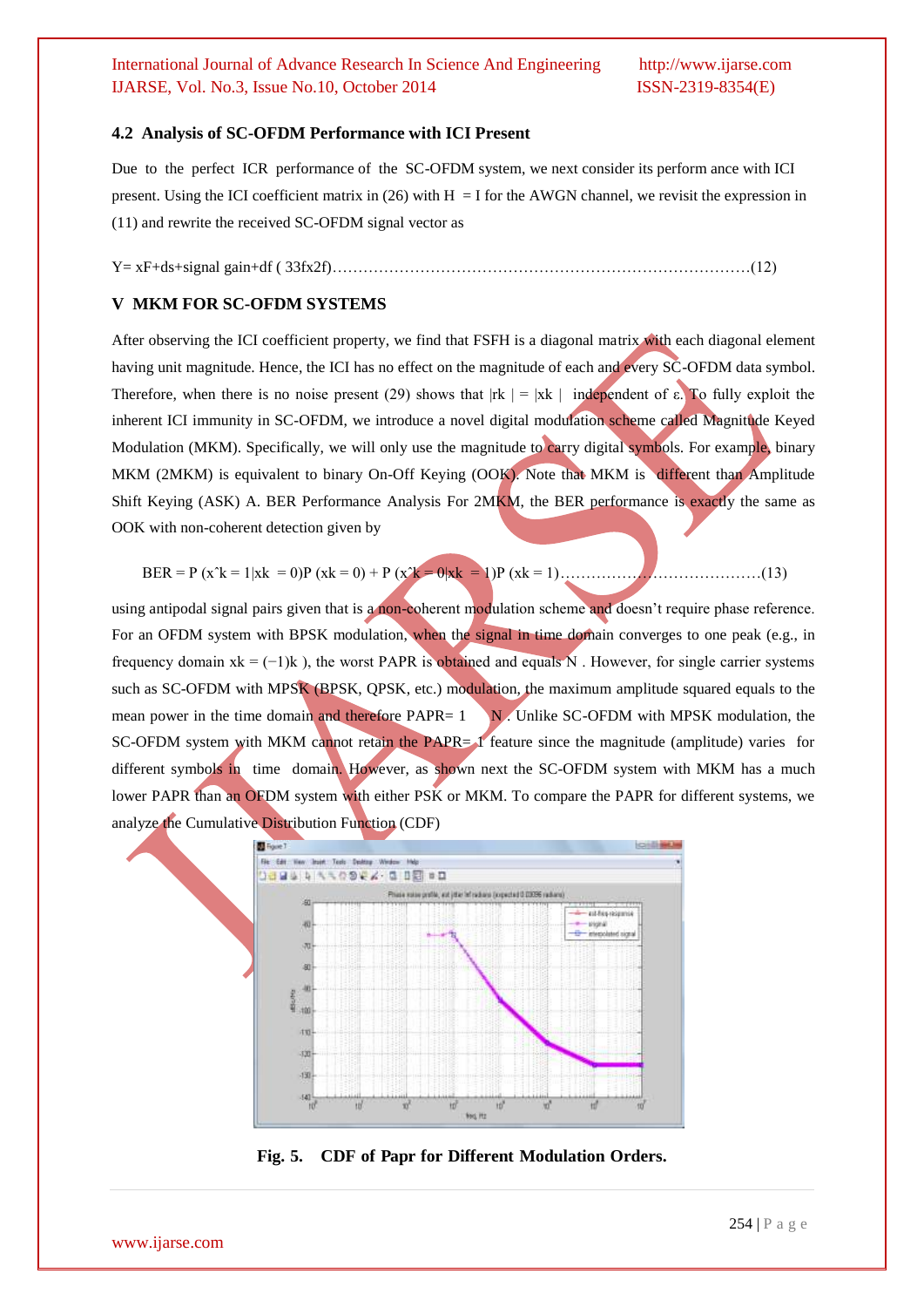#### **VI SIMULATION RESULTS**

This will provide and simulated CDF plots of PAPR in Fig. 5, where PAPR of OFDM with QPSK is overlapped withPAPR of OFDM with 8PSK. These results are based on Monte Carlo simulation with 105 trials using  $N = 256$  total subcarriers and configurations that included OFDM and SC-OFDM systems with various combinations of BPSK, 2MKM, QPSK, 4MKM, 8PSK, and 8MKM modulations as indicated. The minimum and maximum values in the plots, along with average PAPR, are presented in Table I. The metrics "Minimum", "Maximum" and "Average" in Table I indicate the smallest, largest and average observed PAPR in the simulation, respectively. In Fig. 5, the "Minimum" PAPR denotes the largest value for CDF is zero, the "Maximum" PAPR denotes the smallest value for the CDF is one. The results in Table I clearly show that the SC-OFDM system consistently has the lowest PAPR, and that all com- binations of SC-OFDM with MPSK modulation maintain a PAPR= 0 dB for all M. For combinations with higher modulation order ( $M = 4$  and  $M = 8$ ), i.e., SC-OFDM with zero and the OFDM systems always produce a higher PAPR resultant MKM BER can be approximated using the following for any given modulation type and order. When comparing The BER performance of the proposed SC-OFDM system with MKM modulation is first examined. Specifically, we compare performance of 1) SC-OFDM with binary MKM verify results for a given modulation order, SC-OFDM with MKM always results in a lower PAPR relative to the corresponding OFDM system using either PSK or MKM.

#### **6.1 Multipath Fading Channel**

Now considering the case where multipath fading is present and matrix  $H = I$ , the ICI coefficient matrix in (26) is again substituted into (16) to form the received SC-OFDM signal vector as follows:  $r = x$  FHSFH + n FH = x FH FH ΨF FH + n FHfy ………

= x FHFH Ψ + n …………………………………………………………………………………………(15)

Similar to the procedure used for the AWGN channel, we can again use  $|r|$  to make decisions without the impact of the ε. Specifically, the decision of N data symbols xˆ can be sus OFDM/SC-OFDM/MC-CDMA with BPSK modulation,

### **6.2 SC-OFDM CHANNEL**

The SC-OFDM with 4MKM versus OFDM/SC-OFDM/MC- CDMA with QPSK, and 3) SC-OFDM with 8MKM ver- sus OFDM/SC-OFDM/MC-CDMA with 8PSK/8QAM, under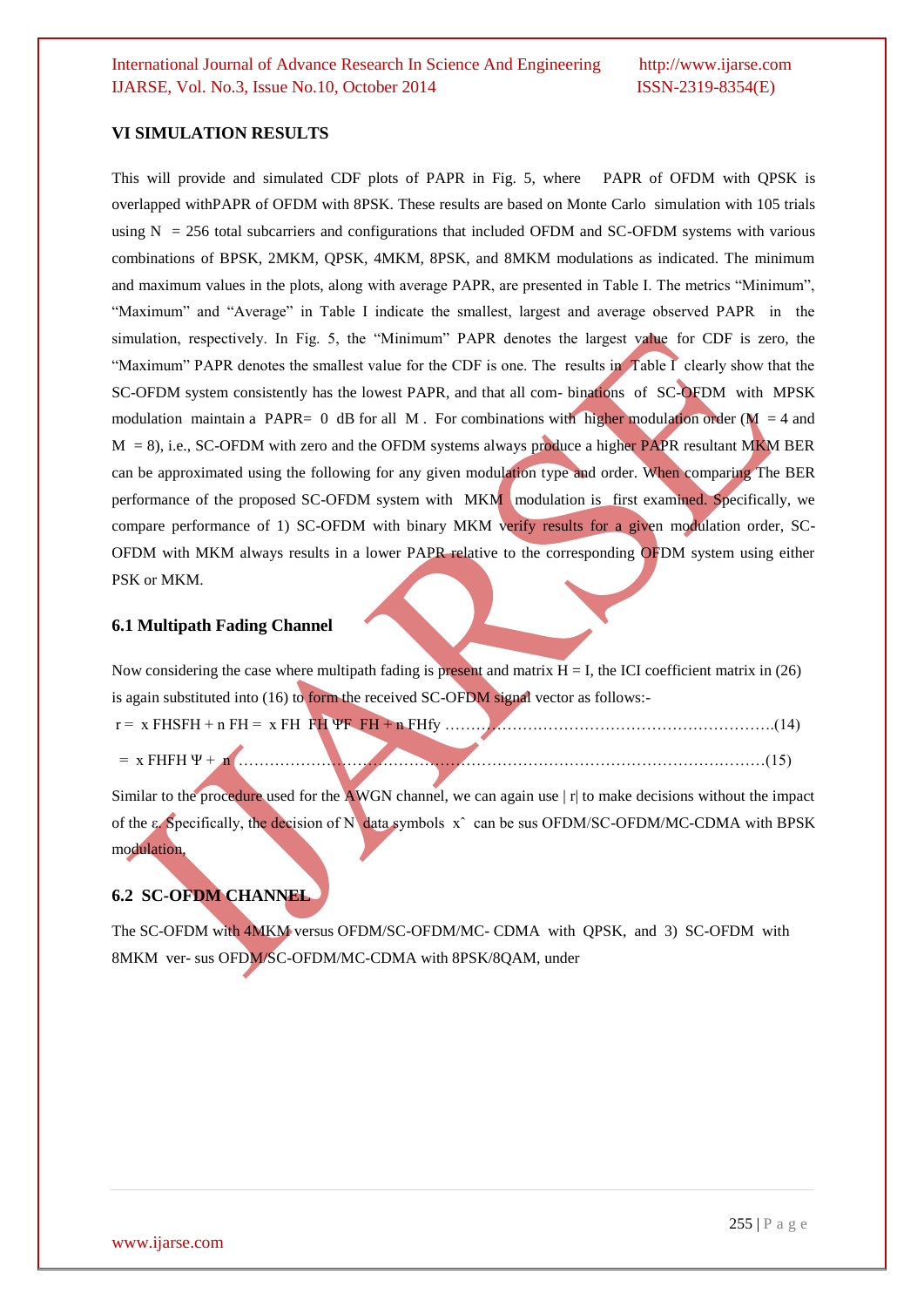

**Fig. 6. AWGN channel: BER vs. SNR for OFDM & SC-OFDM with binary modulations,**  $N = 64$  subcarriers, and  $\varepsilon = 0.3$ 



#### **Fig 7. SC-OFDM channek used for SNR OFDM with no.. of bits generated**

These results illustrate that the BER performance of SC-OFDM with 2MKM, 4MKM, and 8MKM remains constant as ε increases, while the BER perfor- mances of traditional OFDM/SC-OFDM/MC-CDMA systems with BPSK, QPSK, 8PSK and 8QAM modulations degrade significantly and catastrophically (approaches 0.5 in the worst cases). By comparing Fig. 6 to Fig. 8 results, it is readily apparent that when ε increases or higher order modulation is used, the SC-OFDM system with the newly proposed MKM mod- ulation significantly outperforms all OFDM/SC-OFDM/MC- CDMA systems using conventional PSK/QAM modulations. More specifically, SC-OFDM with MKM maintains nearly identical BER performance independent of ε variation while OFDM/SC-OFDM/MC-CDMA with PSK/QAM are very sen- sitive to changes, especially when using higher order modu- lations. It is important to note that in these simulations we assumed that ε was a small fractional number, consistent with a residual CFO contribution that may remain after some types of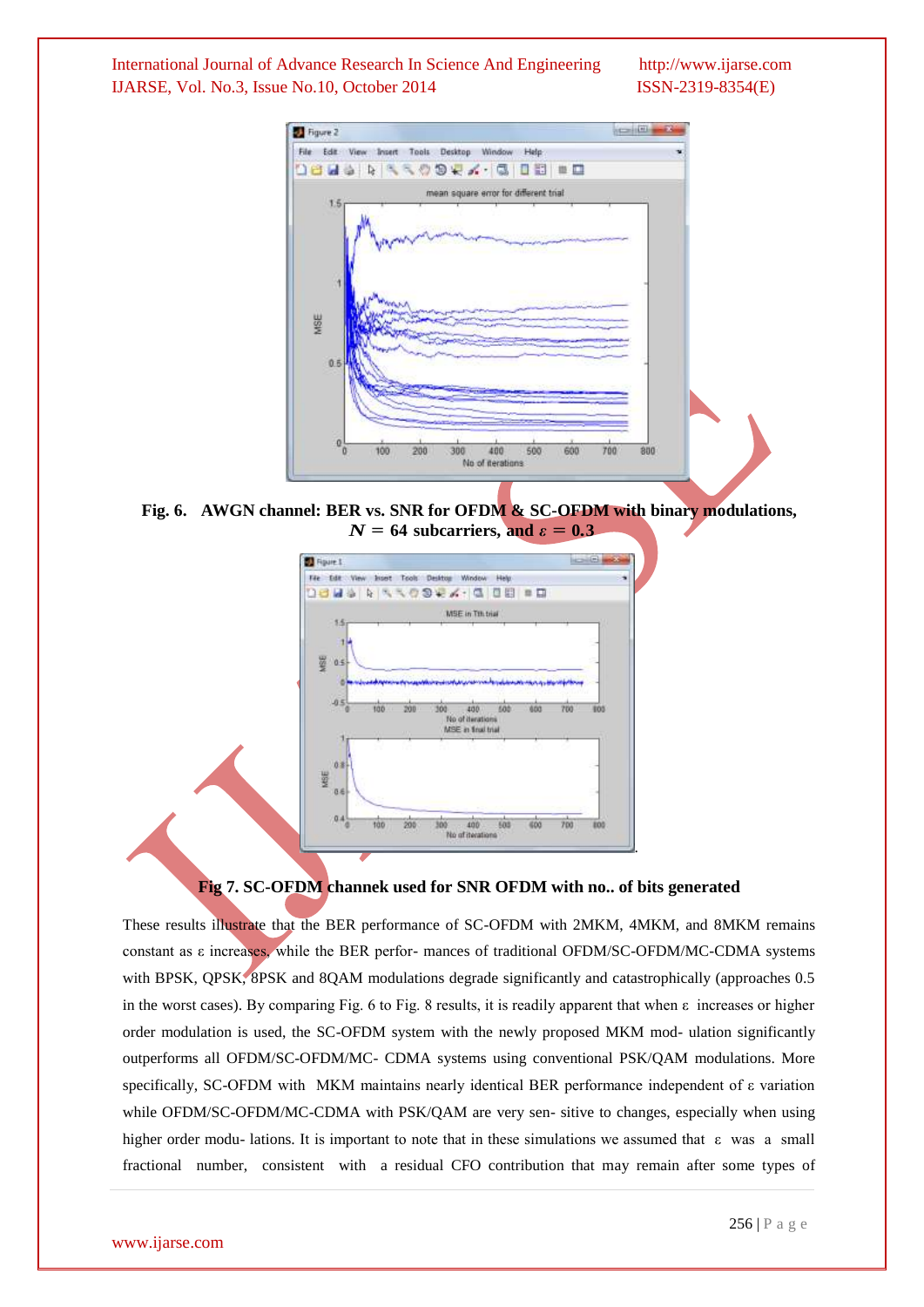cancellation or estimation processing have been applied in a PSK/QAM system. It is obvious from our results that OFDM/SC-OFDM/MC-CDMA systems using PSK/QAM are virtually useless when this residual ε exists. However, we have demonstrated that the SC-OFDM system with MKM modulation maintains nearly constant performance regardless of the fractional ε value and without requiring any addi- tional processing. As a final note of validation, Fig. 6 and Fig. 7 provide theoretical BER performance for comparison with simulated results for proposed system (SC-OFDM with MKM). As evident in both figures, theoretical and simulated performances are equivalent which validates the analytic BER results for SC-OFDM with MKM, specifically, SC-OFDM with binary MKM in (31) and SC-OFDM with L-ary MKM in (35). In a practical mobile multipath radio channel, time-variant multipath propagation leads to random Doppler frequency shift. For our final results we characterize performance of the proposed ICI cancellation method in a multipath fading channel. As a measure of Doppler frequency, we use the normalized maximum Doppler spread εmax, defined here as the ratio of channel maximum Doppler spread to subcarrier bandwidth. We assume a 4 fold multipath fading channel such that:

$$
BW = N \cdot \Delta f = 4 \cdot \Delta fc \tag{16}
$$

where BW is the total system bandwidth and Δfc is the channel coherence bandwidth. Simulated BER performances for a multipath fading chan- nel are provided in Fig. 9 for OFDM/SC-OFDM/MC-CDMA systems with binary modulation,  $N = 16$  subcarriers, and  $\text{max} = 0.4$ . The observations here are consistent with pre- vious AWGN results: 1) SC-OFDM with the newly proposed 2MKM modulation is the most robust combination and virtu- ally unaffected by  $\epsilon$ max, and 2) when SNR is high ( $\geq$  18dB), performance for the OFDM/SC-OFDM/MC-CDMA systems with conventional BPSK modulation .

#### **VII CONCLUSION**

In this paper, we analyze the effect of ICI on an SC- OFDM receiver and propose a novel modulation scheme called Magnitude-Keyed Modulation (MKM) for use with an SC- OFDM system. Taking advantage of unique ICI coefficient matrix properties, we showed that the ICI effect on a received SC-OFDM signal is simply a phase offset on each and every data symbol, while the magnitude of the data symbol is unaffected. Hence, by transmitting digital information only on the SC-OFDM signal magnitude, the authors develop a novel modulation scheme called MKM and apply it to an SC- OFDM system. The resultant SC-OFDM system with MKM modulation experiences a boost in ICI immunity and signif-icantly outperforms traditional OFDM, SC-OFDM and MC- CDMA systems using Phase Shift Keying (PSK) modulation and Quadrature amplitude modulation (QAM) in severe ICI environments. Simulation results are presented for SC-OFDM with binary, 4ary, and 8-ary MKM modulations and the performance of each configuration compared with traditional OFDM/SC-OFDM/MC-CDMA using PSK/QAM modulation. Results for both AWGN and multipath fading channels clearly demonstrate that SC-OFDM with MKM is superior–much less BER degradation is observed as normalized carrier frequency offset and normalized Doppler spread increase.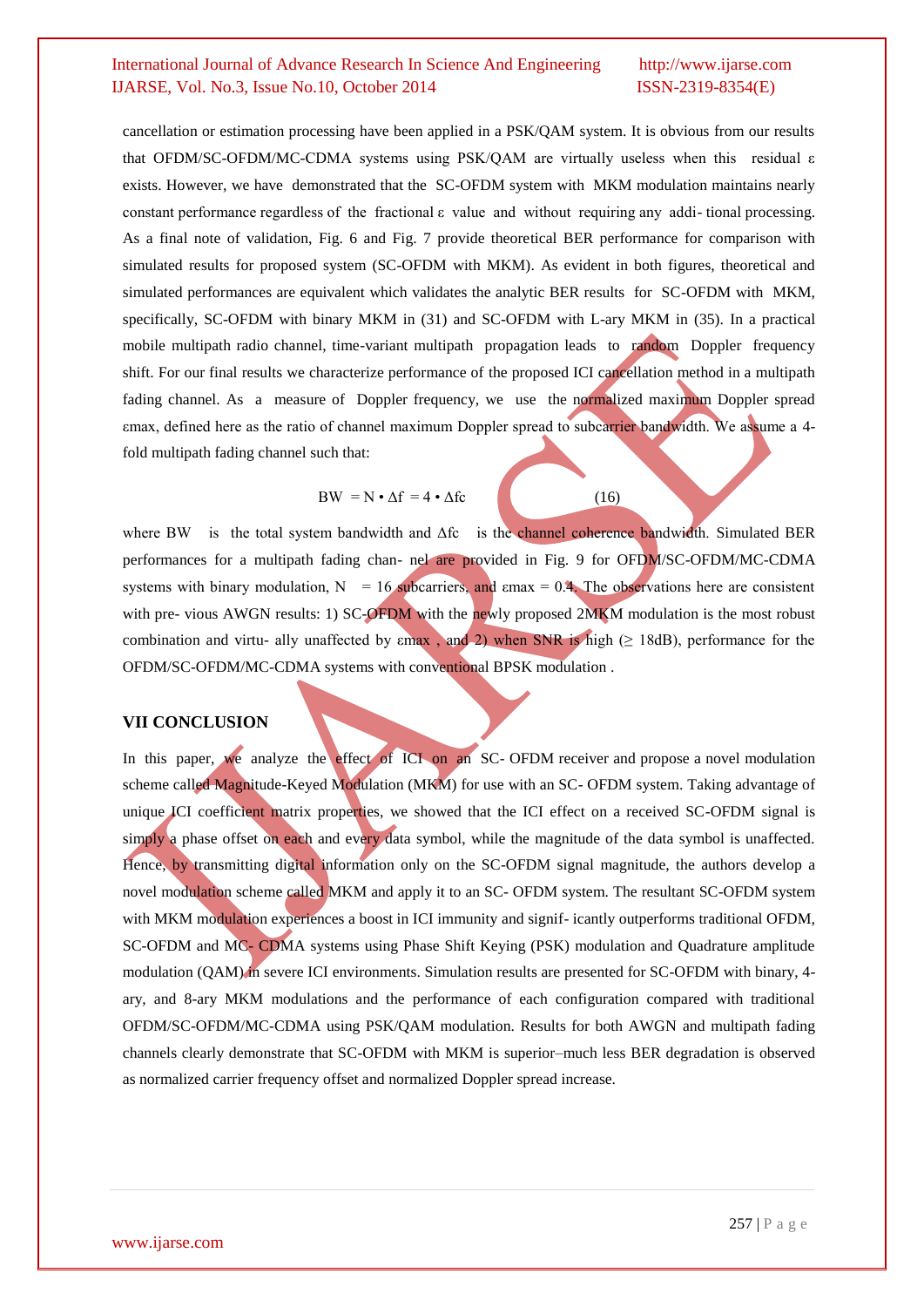#### **REFERENCES**

[1] S. Hara and R. Prasad, Multicarrier Techniques for 4G Mobile Commu- nications, 1st edition. Artech House, 2003.

[2] W. M. Jang, L. Nguyen, and P. Bidarkar, "MAI and ICI of synchronous downlink MC-CDMA with frequency offset," IEEE Trans. Wireless Commun., vol. 5, pp. 693–703, Mar. 2006.

[3] T. R. Wang, J. G. Proakis, E. Masry, and J. R. Zeidler, "Performance degradation of OFDM systems due to Doppler spreading," IEEE Trans. Wireless Commun., vol. 5, pp. 1422–1432, June 2006.

[4] Y. Zhao and S.-G. Haggman, "Intercarrier interference self-cancellation scheme for OFDM mobile communication systems," IEEE Trans. Com- mun., vol. 49, pp. 1185–1191, July 2001.

[5] A. Seyedi and G. Saulnier, "General ICI self-cancellation scheme for OFDM systems," IEEE Trans. Veh. Technol., vol. 54, pp. 198–210, Jan. 2005.

[6] H.-G. Ryu, Y. Li, and J.-S. Park, "An improved ICI reduction method in OFDM communication system," IEEE Trans. Broadcasting, vol. 51, pp. 395–400, Sept. 2005.

[7] Z. Jianhua, H. Rohling, and Z. Ping, "Analysis of ICI cancellation scheme in OFDM systems with phase noise," IEEE Trans. Broadcasting, vol. 50, pp. 97–106, June 2004.

[8] S.-M. Tseng, Y.-C. Kuo, and Y.-T. Hsu, "Turbo ICI cancellation and LDPC decoding for OFDM systems," in Adv. Technol. Commun., pp. 405–408, Oct. 2008.

[9] R. Zhou, X. Li, V. Chakravarthy, B. Wang, and Z. Wu, "Inter-carrier interference self-cancellation in synchronous downlink MC-CDMA sys- tem," in Proc. 2009 IEEE International Conf. Wireless Commun. Mobile Comput., pp. 739–743.

[10] X. Li, R. Zhou, V. Chakravarthy, S. Hong, and Z. Wu, "Total intercarrier interference cancellation for OFDM mobile communication systems," in Proc. 2010 IEEE Consumer Commun. Netw. Conf., pp. 1–5.

[11] H. Minn, P. Tarasak, and V. Bhargava, "OFDM frequency offset esti- mation based on BLUE principle," in Proc. 2002 IEEE Veh. Technol. Conf. – Fall, vol. 2, pp. 1230–1234.

[12] A. J. Coulson, "Maximum likelihood synchronization for OFDM using a pilot symbol: analysis," IEEE J. Sel. Areas Commun., vol. 19, pp. 2495– 2503, Dec. 2001.

[13] M. Morelli and U. Mengali, "An improved frequency offset estimator for OFDM applications," IEEE Commun. Lett., vol. 3, pp. 75–77, Mar. 1999.

[14] H. Kobayashi, T. Fukuhara, H. Yuan, and Y. Takeuchi, "Proposal of single carrier OFDM technique with adaptive modulation method," in Proc. 2003 IEEE Veh. Technol. Conf. – Spring, vol. 3, pp. 1915–1919.

[15] A. Czylwik, "Comparison between adaptive OFDM and single carrier modulation with frequency domain equalization," in Proc. 1997 IEEE Veh. Technol. Conf. – Spring, vol. 2, pp. 865–869.

[16] J. Tubbax, B. Come, L. V. der Perre, L. Deneire, S. Donnay, and M. Engels, "OFDM versus single carrier with cyclic prefix: a system- based comparison," in Proc. 2001 IEEE Veh. Technol. Conf. – Fall, vol. 2, pp. 1115–1119.

[17] D. Falconer, S. L. Ariyavisitakul, A. Benyamin-Seeyar, and B. Eidson, "Frequency domain equalization for single-carrier broadband wireless systems," IEEE Commun. Mag., vol. 40, pp. 58–66, Apr. 2002.

[18] N. Benvenuto and S. Tomasin, "On the comparison between OFDM and single carrier modulation with a DFE using a frequency-domain feedforward filter," IEEE Trans. Commun., vol. 50, pp. 947–955, June